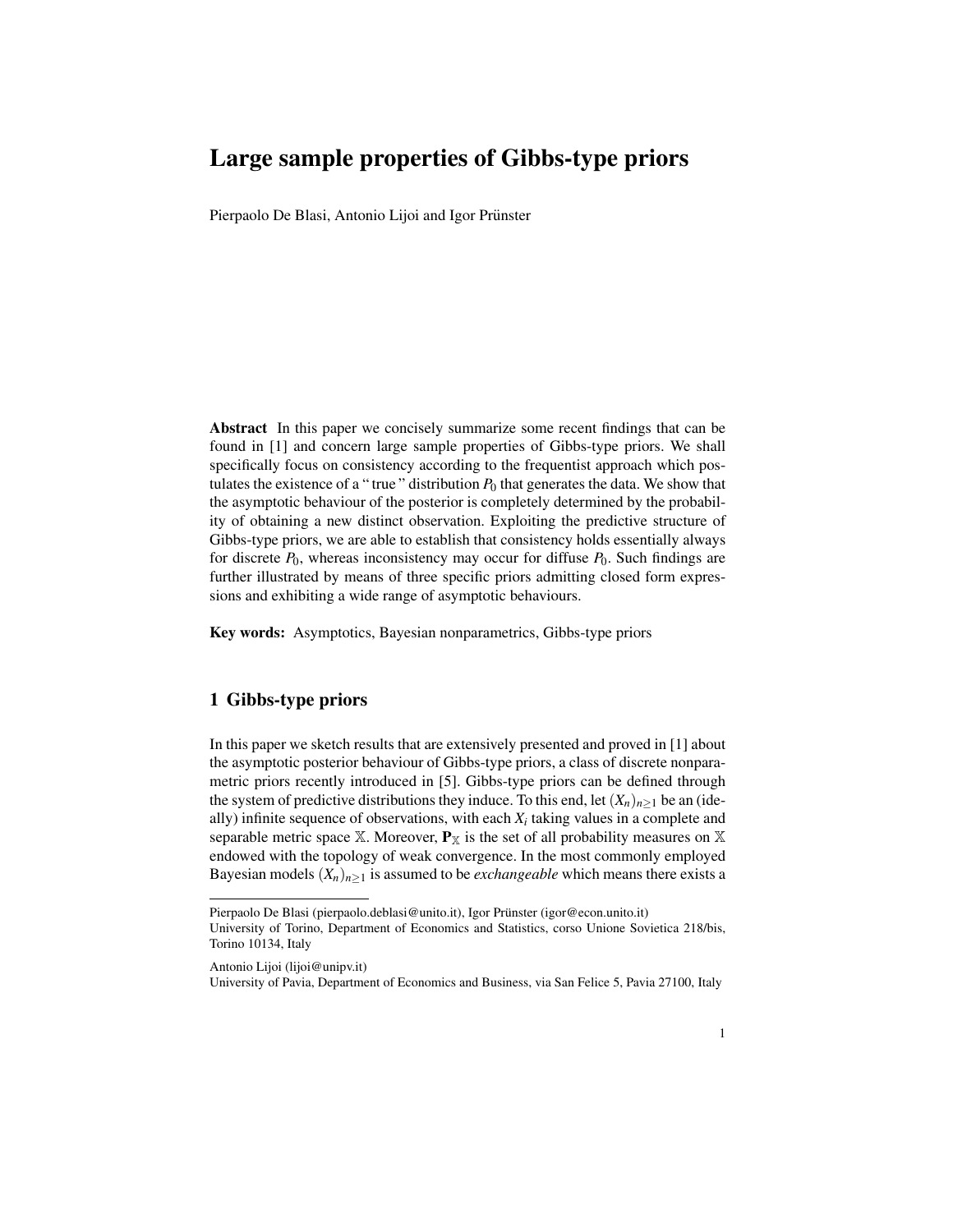probability distribution  $Q$  on  $\mathbf{P}_\mathbb{X}$  such that  $X_i | \tilde{p} \stackrel{\text{iid}}{\sim} \tilde{p}, \quad \tilde{p} \sim Q.$  Hence,  $\tilde{p}$  is a random probability measure on X whose probability distribution *Q* is also termed *de Finetti measure* and acts as a prior for Bayesian inference. Given a sample  $(X_1, \ldots, X_n)$ , the predictive distribution coincides with the posterior expected value of  $\tilde{p}$ , that is

$$
\text{pr}(X_{n+1}\in\cdot|X_1,\ldots,X_n)=\int_{\mathbf{P}_\mathbb{X}}p(\cdot)Q(\mathrm{d}p|X_1,\ldots,X_n). \hspace{1cm} (1)
$$

A prior *Q* that selects, almost surely, discrete distributions is said discrete and, in this case, a sample  $(X_1, \ldots, X_n)$  will feature ties with positive probability:  $X_1^*, \ldots, X_k^*$ denote the  $k \leq n$  distinct observations and  $n_1, \ldots, n_k$  their frequencies for which  $\sum_{i=1}^{k} n_i = n$ . Gibbs-type priors are discrete and characterized by predictive distributions (1) of the form

$$
\text{pr}(X_{n+1} \in \cdot | X_1, \dots, X_n) = \frac{V_{n+1,k+1}}{V_{n,k}} P^*(\cdot) + \frac{V_{n+1,k}}{V_{n,k}} \sum_{i=1}^k (n_i - \sigma) \delta_{X_i^*}(\cdot), \qquad (2)
$$

where  $\sigma \in (-\infty, 1)$ ,  $P^*(dx) := E[\tilde{p}(dx)]$  is a diffuse probability measure representing the prior guess at the shape of  $\tilde{p}$  and  $\{V_{n,k}: k = 1, \ldots, n; n \ge 1\}$  is a set of nonnegative weights satisfying the recursion

$$
V_{n,k} = (n - \sigma k)V_{n+1,k} + V_{n+1,k+1}.
$$
\n(3)

Therefore, Gibbs-type priors are characterized by predictive distributions, which are a linear combination of the prior guess and a weighted version of the empirical measure. The most widely known priors within this class are the Dirichlet process [3] and the two-parameter Poisson-Dirichlet process [8].

## 2 Consistency results

We address posterior consistency according to the "what if" approach of [2], which consists in assuming that the data  $(X_n)_{n>1}$  are independent and identically distributed from some "true"  $P_0 \in \mathbf{P}_X$  and in verifying whether the posterior distribution  $Q(\cdot|X_1,\ldots,X_n)$  accumulates in any neighborhood of  $P_0$ , under a suitable topology. Since Gibbs-type priors are defined on  $P_{\mathbb{X}}$  and are discrete, the appropriate notion of convergence is convergence in the weak topology. Therefore, we aim at establishing whether  $Q(A_{\varepsilon}|X_1,\ldots,X_n) \to 1$ , a.s.- $P_0^{\infty}$ , as  $n \to \infty$  and for any  $\varepsilon > 0$ , where  $A_{\varepsilon}$  denotes a weak neighborhood of some  $P^{\tilde{}} \in \mathbf{P}_X$  of radius  $\varepsilon$  and  $P_0^{\infty}$ is the infinite product measure. Clearly, consistency corresponds to  $P' = P_0$ .

We prove a general structural result on Gibbs-type priors showing that the posterior distribution converges to a point mass at the weak limit, in an almost sure sense, of the predictive distribution (2). To this aim, we shall assume that the probability of recording a new distinct observation at step  $n+1$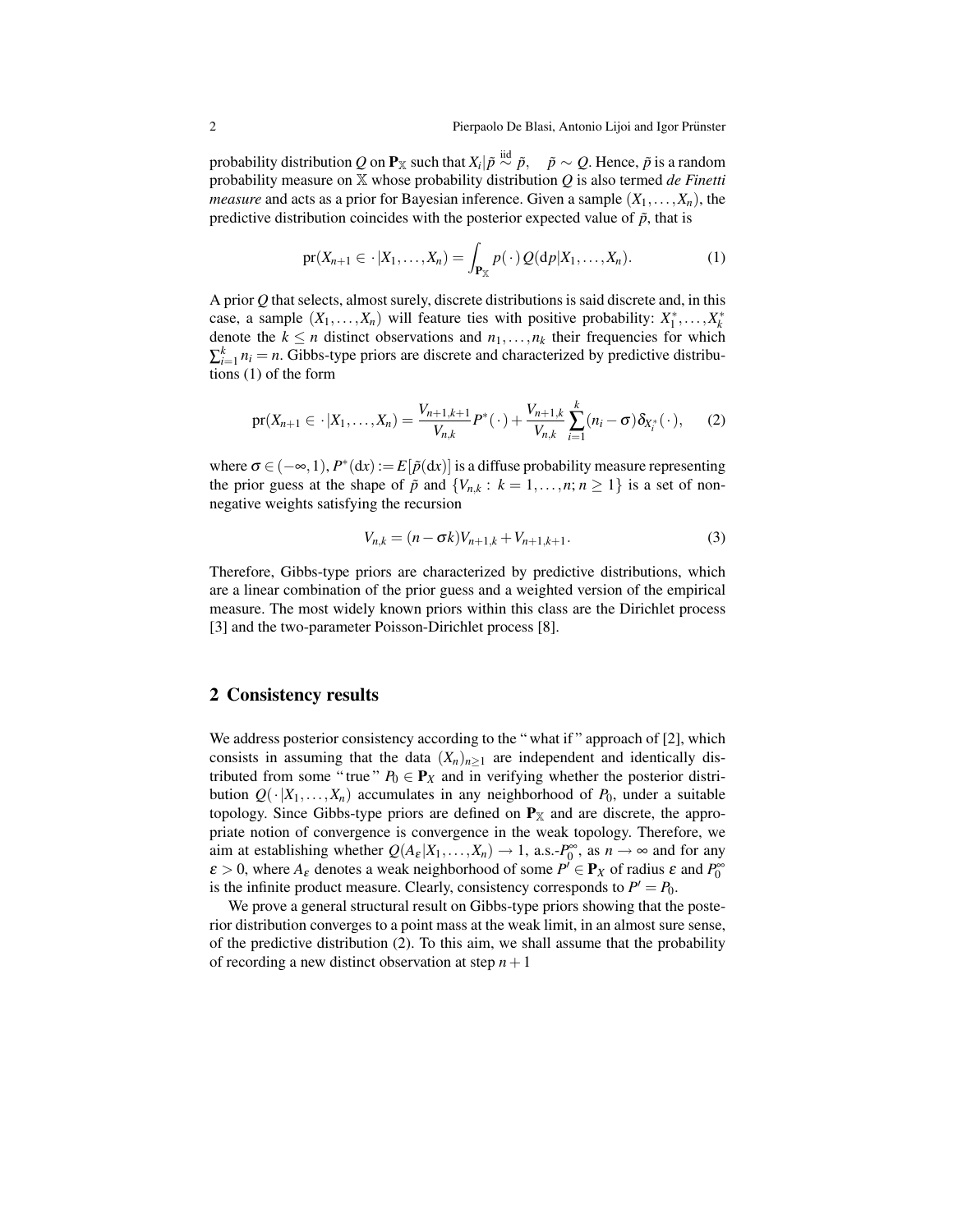Large sample properties of Gibbs-type priors 3

$$
\frac{V_{n+1,\kappa_n+1}}{V_{n,\kappa_n}}
$$
 converges a.s.- $P_0^{\infty}$  (H)

as  $n \to \infty$ , and the limit is identified by some constant  $\alpha \in [0,1]$ . We use the notation  $\kappa_n$  in order to make explicit the dependence on *n* of the number of distinct observations in a sample of size *n*. Different choices of *P*<sup>0</sup> yield different limiting behaviours for  $\kappa_n$ : if  $P_0$  is discrete with  $N$  point masses, then  $P_0^{\infty}(\lim_n n^{-1}\kappa_n = 0) = 1$  even when *N* =  $\infty$ ; if *P*<sup>0</sup> is diffuse,  $P_0^{\infty}$  ( $\kappa_n = n$ ) = 1 for any *n* ≥ 1. The following theorem shows that (H) is actually sufficient to establish weak convergence at a certain  $P'$  that is explicitly identified. The key ingredient for the proof is represented by an upper bound on the posterior variance  $Var[\tilde{p}(A) | X_1, \ldots, X_n]$ , which is of independent interest. See [1].

**Theorem 1.** Let  $\tilde{p}$  be a Gibbs-type prior with prior guess  $P^* = E[\tilde{p}]$ , whose support *coincides with*  $X$ *, and assume condition* (H) *holds true. If*  $(X_i)_{i>1}$  *is a sequence of independent and identically distributed random elements from P*<sup>0</sup> *then the posterior converges weakly, a.s.-P*<sup> $\infty$ </sup>, *to a point mass at*  $\alpha P^*(\cdot) + (1 - \alpha)P_0(\cdot)$ *.* 

According to Theorem 1, weak consistency is achieved in the trivial case of  $P^* =$ *P*<sub>0</sub>, which will be excluded henceforth, and when  $\alpha = 0$ : therefore, it is sufficient to check whether the probability of obtaining a new observation, given previously recorded data, converges to 0, a.s.-*P* ∞ 0 . One might also wonder whether there are circumstances leading to  $\alpha = 1$ , which corresponds to the posterior concentrating around the prior guess  $P^*$ , a situation we refer to as "total" inconsistency.

Since a few particular cases of Gibbs-type priors with  $\sigma \in (0,1)$  have already been considered in [7] and [6], attention is focused on the case of  $\sigma \in (-\infty,0)$  for which nothing is known to date. We recall here that, if  $\sigma < 0$ , Q is a mixture of Poisson-Dirichlet processes with parameters  $(\sigma, k | \sigma)$  and the mixing distribution for *k*, say  $\pi$ , is supported by the positive integers. Since in the case of negative  $\sigma$  the two-parameter model coincides with a *x*-variate symmetric Dirichlet distribution, one can describe such Gibbs-type priors as

$$
(\tilde{p}_1, \ldots, \tilde{p}_k) \sim \text{Dirichlet}(|\sigma|, \ldots, |\sigma|)
$$
  

$$
k \sim \pi(\cdot)
$$
 (4)

We shall restrict attention to Gibbs-type priors whose realizations are discrete distributions whose support has a cardinality that cannot be bounded by any positive constant, almost surely. This is the same as assuming that the support of  $\pi$  in (4) is N. Note that for the " parametric " case of  $\sigma < 0$  and  $\pi$  supported by a finite subset of  $\mathbb N$  one immediately has consistency for any  $P_0$  in its support by the results of [4]. Theorem 2 gives neat sufficient conditions for consistency in terms of the tail behaviour of the mixing distribution  $\pi$  on the positive integers N in (4).

**Theorem 2.** Let  $\tilde{p}$  be a Gibbs-type prior with parameter  $\sigma < 0$ , mixing measure  $\pi$ *and prior guess P*<sup>∗</sup> *whose support coincides with* X*. Then the posterior is consistent*

(i) *at any discrete P*<sup>0</sup> *if for sufficiently large x*